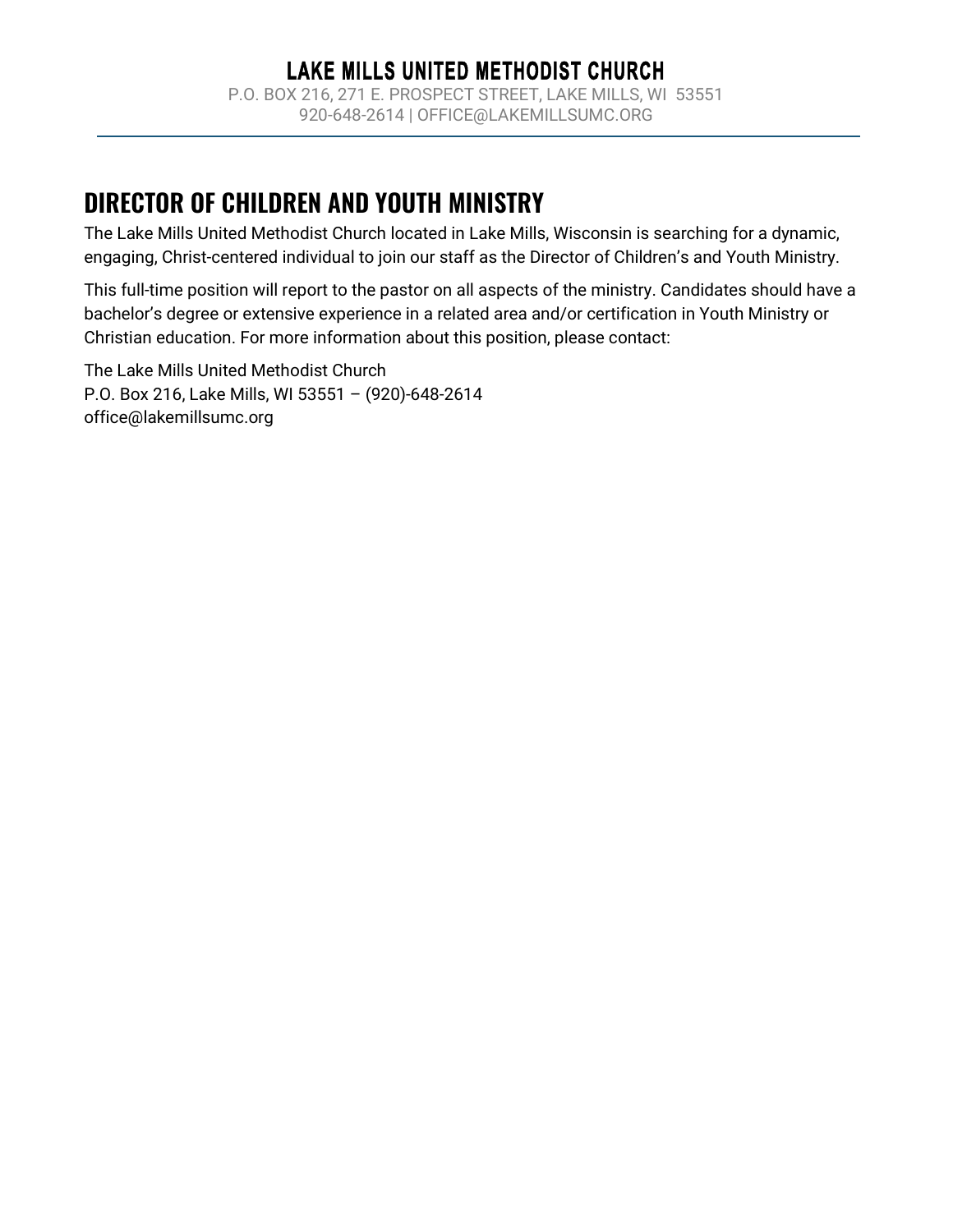### LAKE MILLS UNITED METHODIST CHURCH

271 E. PROSPECT STREET, LAKE MILLS, WI 53551 | 920-648-2614

## DIRECTOR OF CHILDREN AND YOUTH MINISTRY

### JOB DESCRIPTION

### Reports to: Pastor/Staff Parish Relations Committee

| ■ Full-time         | $\Box$ Exempt |
|---------------------|---------------|
| $\square$ Part-time | ■ Non-Exempt  |

The Lake Mills United Methodist church seeks a dynamic, engaging, Christ-centered individual to join our staff as the Director of Children's and Youth Ministry. In this role, you will be an advocate and role model for the children and youth of the church, working to build young disciples for Christ. You will use your unbounded energy, enthusiasm, and leadership skills to develop and implement a comprehensive youth ministry program incorporating worship and music, Christian education, fellowship, team building, mission, and outreach. The Director of Children's and Youth Ministry will work closely with the pastor on all aspects of the ministry.

## JOB RESPONSIBILITIES:

As Directory of Children's and Youth Ministry, you will plan, develop, and implement all aspects of a balanced children's and youth ministry. Your responsibilities will include, but may not be limited to:

### **Children (Birth – 4th grade):**

- Serve as Children's Church superintendent by identifying and scheduling curriculum and by recruiting and supporting volunteer teachers, helpers, and music leaders
- Provide weekly educational and fellowship opportunities while school is in session (Kids Club)
- Deliver an engaging and impactful Vacation Bible School experience during summer break
- Collaborate with the pastor on Children's Moment during worship
- Develop enriching family ministry or fellowship experiences at least once per quarter

### Middle School Youth (5<sup>th</sup>-8<sup>th</sup> grade):

- Provide weekly educational and fellowship opportunities while school is in session (Middle School Youth Group and Middle School Sunday School)
- Create engaging middle school fellowship or service experiences at least once per quarter (may be combined with high school youth)
- Encourage faith exploration and affirmation by leading a Confirmation program in conjunction with the pastor
- Deliver at least one lock-in or retreat opportunity each year that is separate from the Confirmation program
- Coordinate and lead a regional or local mission experience for Middle school youth during a school break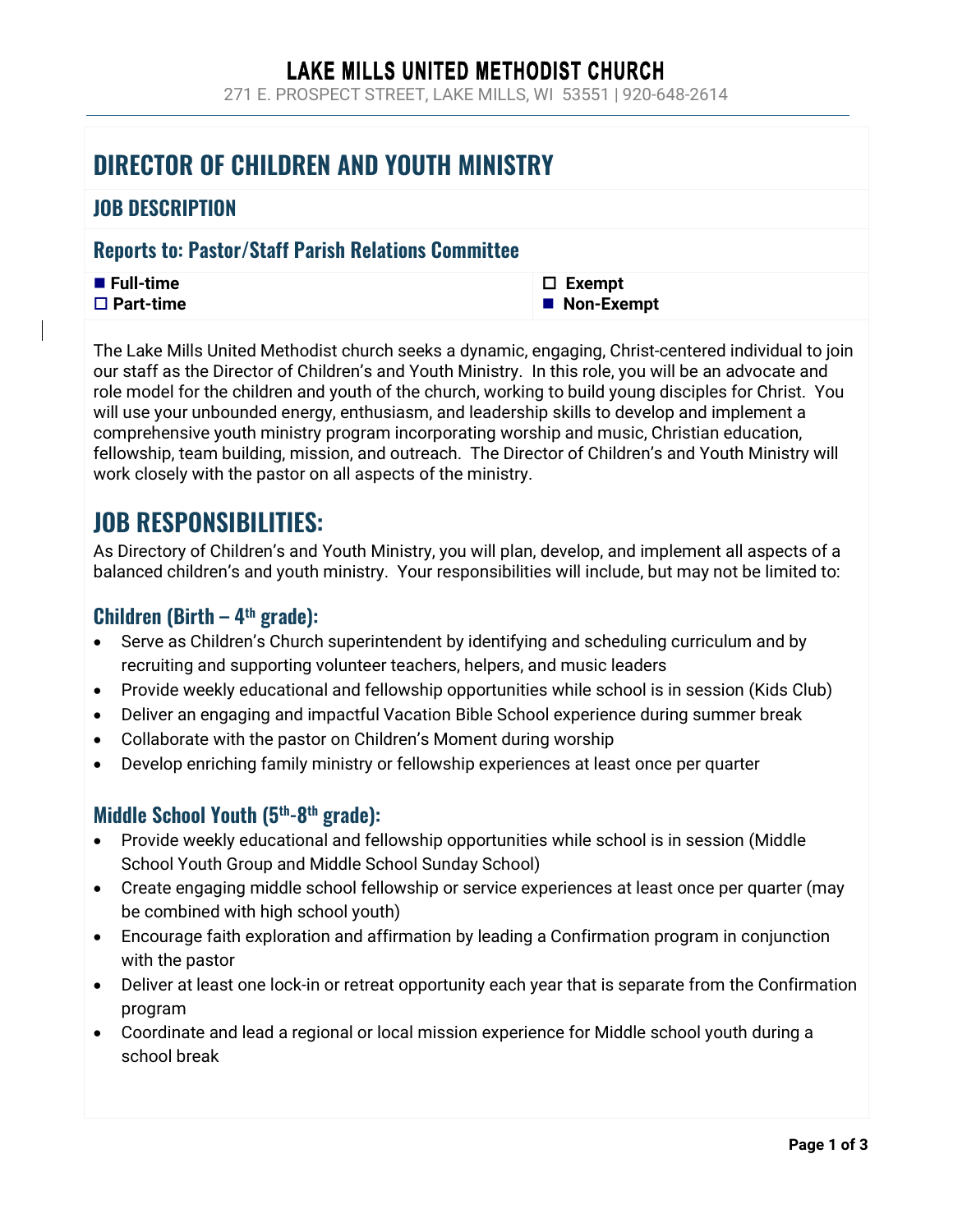### LAKE MILLS UNITED METHODIST CHURCH

271 E. PROSPECT STREET, LAKE MILLS, WI 53551 | 920-648-2614

### High School Youth (9th-12th grade):

- Provide weekly educational and fellowship opportunities while school is in session (High School Youth Group)
- Create engaging high school fellowship or service experiences at least once per quarter (may be combined with middle school youth)
- Deliver at least one lock-in or retreat opportunity each year
- Coordinate and lead an extended mission experience for high school youth during a school break

#### All ages:

- Engage youth in regular Sunday worship through attendance and participation
- Assist in planning holiday programs that share the gifts of all our young people with the congregation
- Establish positive, age-appropriate relationships with all children of the church
- Explore unique ways of raising funds to offset the costs of mission experiences

### Congregation and Community:

Congregational awareness is vital to achieving congregational support.

- Share the successes and needs of the children's and youth ministry at monthly Administrative Council meetings
- Recruit and train parent and non-parent volunteers to help with events and support program needs
- Regularly promote your work to all members of the congregation
- Market our programs to, and engage with, the larger Lake Mills community to help our program grow and flourish
- Pursue opportunities for collaboration by building connections with staff from other churches that participate in the Lake Mills Ministerial Association

#### Consistency and Communication:

The ideal candidate will be an excellent planner and communicator, and will recognize the value of consistency in driving engagement from both parents and youth

- Develop an all-activity calendar on a quarterly basis and distribute via email and website
- Provide weekly reminders of activity calendars through weekly church announcement email or separate youth ministry email, as well as through social media
- Deliver on program commitments regardless of attendance levels
- Navigate methods of reaching out to inactive families/children/youth to encourage participation and take feedback